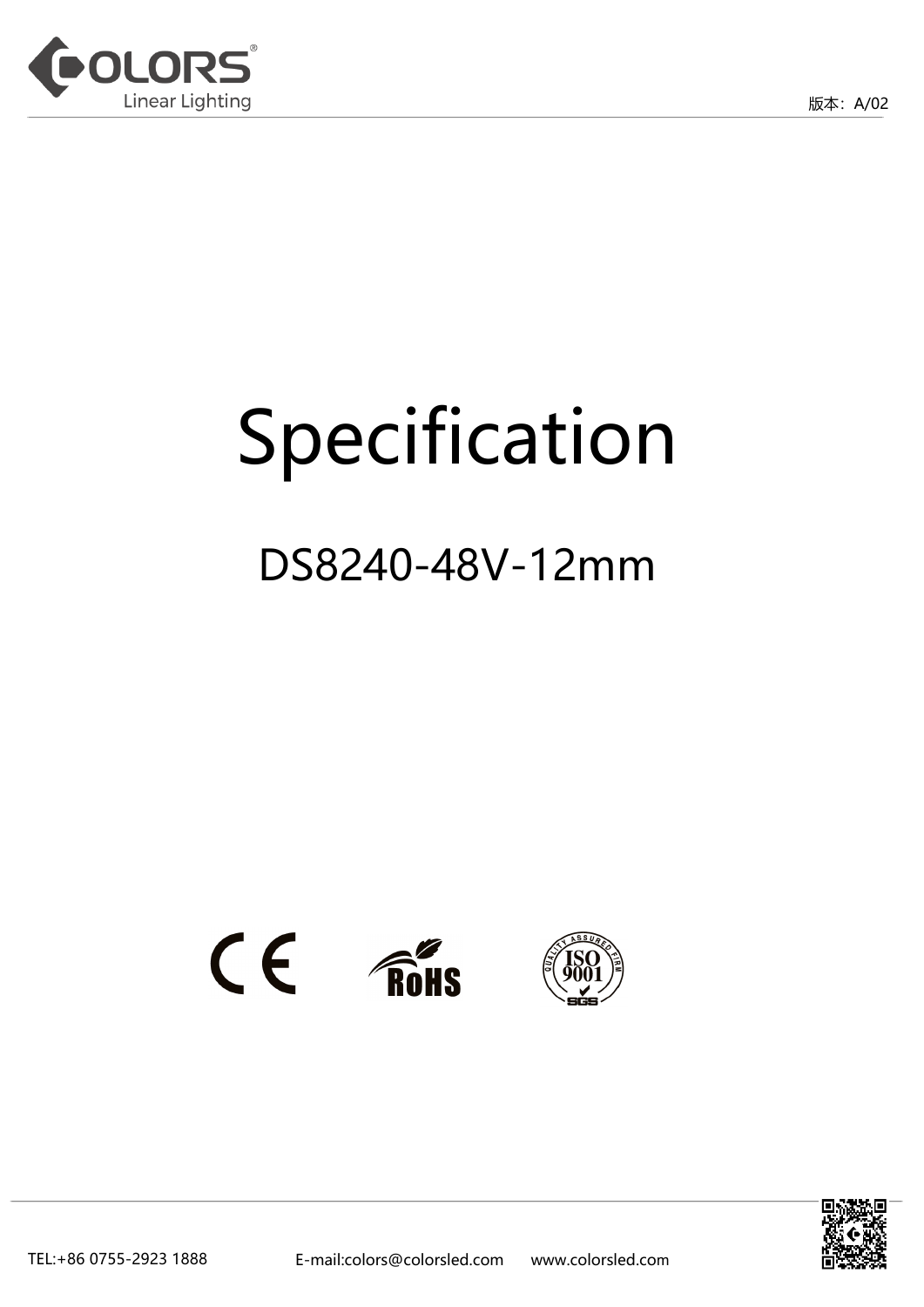

#### ▼General description

●Luminance efficiency up to 130LM/W

●Constance current design,brightness keeps the same

●10 meters running by one end power

●Suit for commercial stylish lighting with BSD 48V series drivers(under development)

 $\bullet$ Ta: -25~40°C; Tc: 75°C (max)



 $35.18, 132.81x$ 

19.79.74.711x

 $12.66, 47.811x$ 

8.794,33.201x

 $6.461, 24.391x$ 

4.947,18.681x

3.908,14.761x

 $3.166, 11.951$ 

Eavg, Emax

 $3m$ 

 $\Delta$ m

 $5m$ 

 $6\pi$ 

 $7<sub>u</sub>$ 

 $8<sub>m</sub>$ 

 $9<sub>π</sub>$ 

 $10m$ 

Height

#### ▼Dimension





Angle:117.48deg

988.36cm

1317 81cm

1647.26cm

1976.71cm

2306.16cm

2635.62cm

2965.07cm

3294.52cm

Diameter

Photometric of 1M strip **AAI Figure** AAI Figure

※Max.length data is based on no current difference from end to end

※Warranty is based on indoor use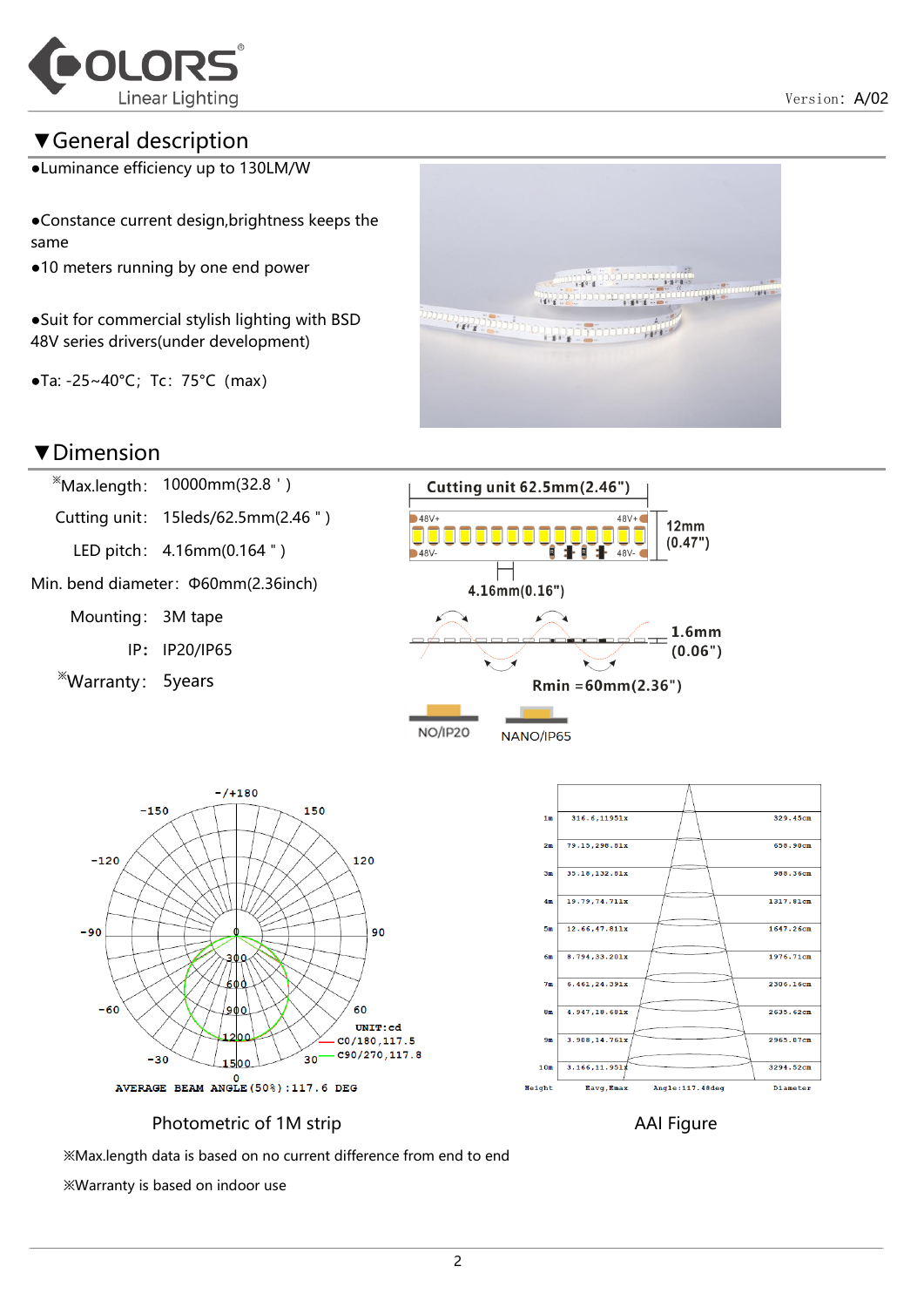

#### ▼Electronic & output data

| Input voltage:        | DC48V                                                                                                       |            |                  | Rated current: 0.625A(1m) /6.25A(10m) |                            |
|-----------------------|-------------------------------------------------------------------------------------------------------------|------------|------------------|---------------------------------------|----------------------------|
|                       | Typical Powe: 30W(1m) /300W(10m)                                                                            |            |                  | CRI: 80/90                            |                            |
| Max.power:            | 23W/m                                                                                                       |            |                  | On-off times: 10000 (test times)      |                            |
| Power range: 27~33W/m |                                                                                                             |            | Copper foil: 3oz |                                       |                            |
| <b>CRI</b>            | Color                                                                                                       | <b>CCT</b> | Lumen(lm)        | Im/W                                  | Energy<br>efficiency class |
| 80                    | SW                                                                                                          | 2700K      | 3540             | 118                                   | $A+$                       |
| 80                    | <b>WW</b>                                                                                                   | 3000K      | 3690             | 123                                   | $A+$                       |
| 80                    | PW                                                                                                          | 3500K      | 3790             | 126                                   | $A+$                       |
| 80                    | <b>NW</b>                                                                                                   | 4000K      | 3900             | 130                                   | $A+$                       |
| 80                    | <b>DW</b>                                                                                                   | 5000K      | 3900             | 130                                   | $A+$                       |
| 80                    | W                                                                                                           | 6500K      | 3690             | 123                                   | $A+$                       |
| 90                    | SW                                                                                                          | 2700K      | 2890             | 96                                    | $A+$                       |
| 90                    | <b>WW</b>                                                                                                   | 3000K      | 3050             | 102                                   | $A+$                       |
| 90                    | PW                                                                                                          | 3500K      | 3125             | 104                                   | $A+$                       |
| 90                    | <b>NW</b>                                                                                                   | 4000K      | 3200             | 107                                   | $A+$                       |
| 90                    | <b>DW</b>                                                                                                   | 5000K      | 3200             | 107                                   | $A+$                       |
| 90                    | W                                                                                                           | 6500K      | 3050             | 102                                   | $A+$                       |
|                       | 1. The tolerance of output data can be vary up to 15%<br>2.the output data tested according to IES TM-30-15 |            |                  |                                       |                            |

3.the output data is based on IP20/1merter, data of 40m in only for reference

4.IP protection process leads changes to size, CCT and luminous flux

#### ▼BIN

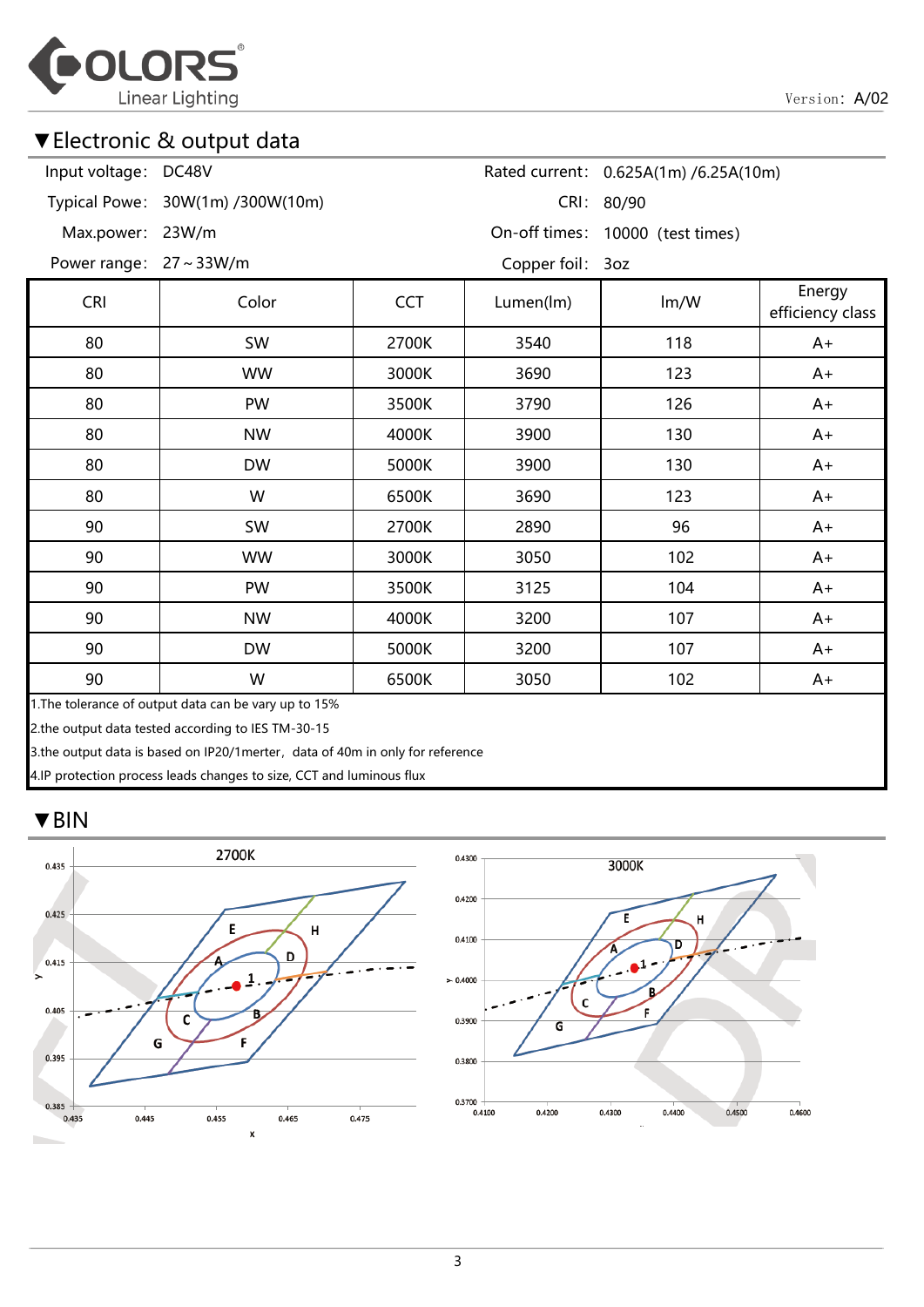

Version: A/02









#### ▼IP Process

| <b>IP Process</b> | Picture   | description | Size         | optional CCT/color for<br>finished product | lumen output<br>rate |
|-------------------|-----------|-------------|--------------|--------------------------------------------|----------------------|
| NO.               | NO/IP20   | No proof    | $12mm*1.5mm$ | 2700K/3000K/3500K/400<br>OK /5000K/6500K   | 100%                 |
| <b>NA</b>         | NANO/IP65 | Nano-proof  | $12mm*1.5mm$ | 2700K/3000K/3500K/400<br>OK /5000K/6500K   | 98%                  |

#### ▼Accessories Information

| Name                          | Picture | Code          | description                                                                                                           |
|-------------------------------|---------|---------------|-----------------------------------------------------------------------------------------------------------------------|
| Connector for<br>wire and FPC |         | 94-03-00-0038 | 12mm width, 2PIN connector of wire and<br><b>FPC</b> , suitable for white color strip,<br>NO/NA, 2PIN wire 18 - 22AWG |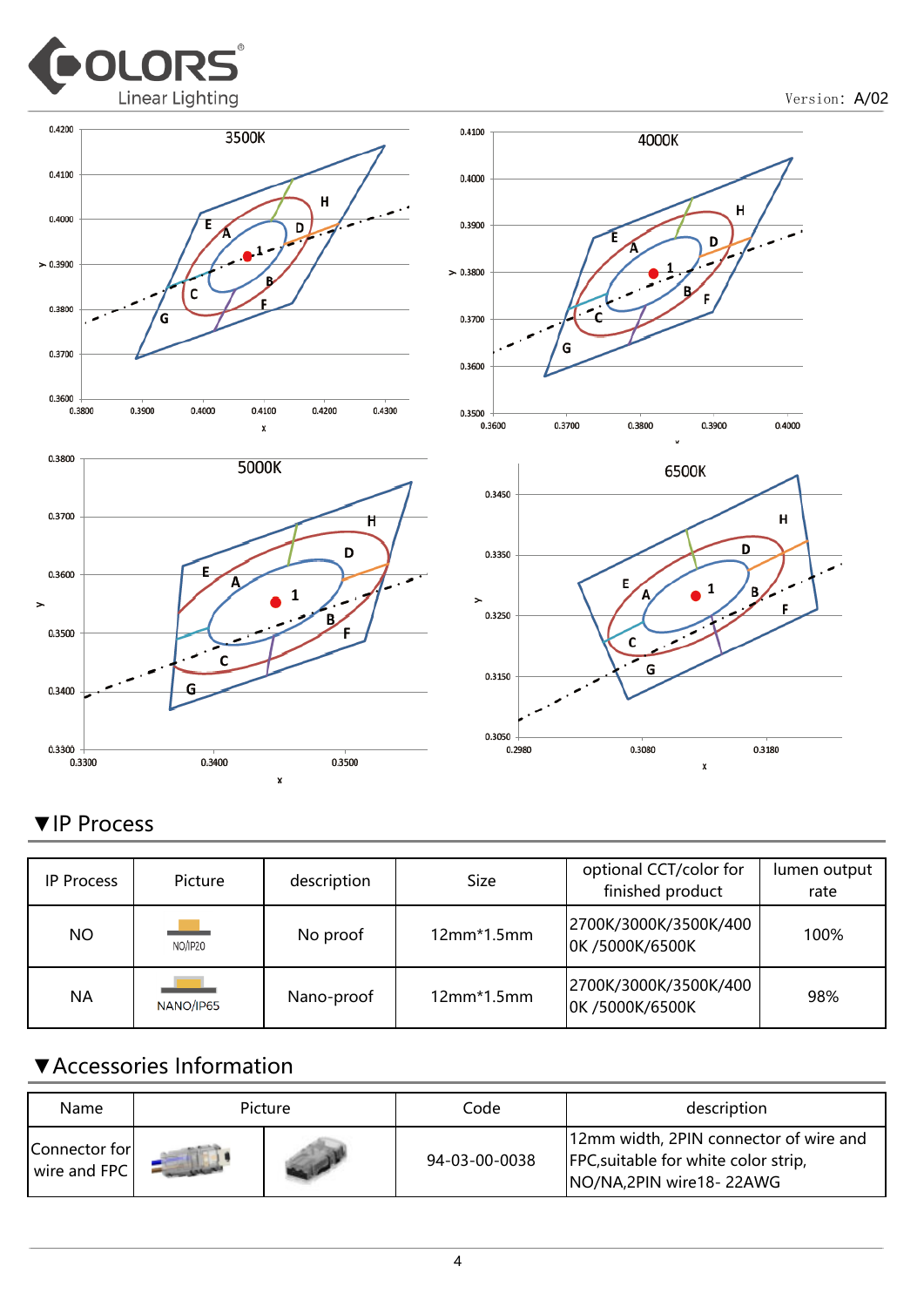

| Connector for<br>FPC and FPC |  | 94-03-00-0040 | 2mm width, 2PIN connector of FPC and<br>FPC, suitable for white color strip, NO/NA               |
|------------------------------|--|---------------|--------------------------------------------------------------------------------------------------|
| Fixed Clip                   |  | 94-02-00-0019 | Fixed clip, transparent, 3*8mm self-tapping<br>screws, suitable for 12mm FPC, NO/NA LED<br>strip |

### ▼Order Code Formats

|                              | 1: Category              |    | 2: LED  |     | $3:$ LED/m                                                                               |             | 4: Voltage |    | 5:FPC Width |           | 6: IP Process | 7: CRI           |                 |                        | 8: CCT         |
|------------------------------|--------------------------|----|---------|-----|------------------------------------------------------------------------------------------|-------------|------------|----|-------------|-----------|---------------|------------------|-----------------|------------------------|----------------|
| DS                           | $\overline{\phantom{a}}$ | 8  | 2835    | 240 | 240 LED                                                                                  | 48          | 48V        | 12 | 12mm        | <b>NO</b> | <b>NO</b>     | 8                | > 80            | SW                     | 2700K          |
|                              |                          |    |         |     |                                                                                          |             |            |    |             | <b>NA</b> | <b>NANO</b>   | 9                | > 90            | <b>WW</b>              | 3000K          |
|                              |                          |    |         |     |                                                                                          |             |            |    |             |           |               |                  |                 | PW                     | 3500K          |
|                              |                          |    |         |     |                                                                                          |             |            |    |             |           |               |                  |                 | <b>NW</b><br><b>DW</b> | 4000K<br>5000K |
|                              |                          |    |         |     |                                                                                          |             |            |    |             |           |               |                  |                 | W                      | 6500K          |
|                              |                          |    |         |     |                                                                                          |             |            |    |             |           |               |                  |                 |                        |                |
|                              |                          |    |         |     |                                                                                          |             |            |    |             |           |               |                  |                 |                        |                |
| DS                           |                          |    | 8       |     | 240                                                                                      |             | 48         |    | 12          |           | <b>NO</b>     | 8                |                 |                        | W              |
|                              |                          |    |         |     | ilk Printing 10: Entery cable 11: Wire type 12: Wire length 13: Tape type 14: Label Type |             |            |    |             |           |               | 15: Strip Length |                 |                        |                |
| N                            | Neutral                  | S. | Single  |     | A d and black cal: 012                                                                   |             | 12cm       | W  | White 3M    | C         | <b>COLORS</b> | 0500             | 5m              |                        |                |
| C                            | <b>COLORS</b>            | D  | Doubel  | B   | SM-male wire                                                                             | 020         | 20cm       | Y  | Yellow 3M   | S.        | Customized    | 1000             | 10 <sub>m</sub> |                        |                |
| S                            | Customized X             |    | Nothing |     | C SM-female wire 050                                                                     |             | 50cm       | R  | Red tape    |           |               |                  |                 |                        |                |
|                              |                          |    |         | X   | Nothing                                                                                  | 100         | 100cm      | X  | Nothing     |           |               |                  |                 |                        |                |
|                              |                          |    |         |     |                                                                                          | $\mathbf 0$ | Nothing    |    |             |           |               |                  |                 |                        |                |
|                              | ${\sf N}$                |    | D       |     | $\mathsf{A}$                                                                             |             | 012        |    | W           |           | $\mathsf C$   | 1000             |                 |                        |                |
| DS82404812NO-8NWNDA012WC1000 |                          |    |         |     |                                                                                          |             |            |    |             |           |               |                  |                 |                        |                |

## ▼Packing

#### General customized package



| <b>IP Process</b> | Product      | Product          | Product         | Product net | Net weight per box Gross weight |       | Package   |
|-------------------|--------------|------------------|-----------------|-------------|---------------------------------|-------|-----------|
|                   | size(mm)     | quantity(m/reel) | quantity/(m/cas | weight(kq)  | (kg,                            | (kg)  | size (cm) |
| <b>NO</b>         | 10000*10*1.5 |                  | 500             | 0.285       | 14.25                           | 15.6  | 41*41*26  |
| <b>NA</b>         | 10000*10*1.5 |                  | 500             | 0.288       | 14.4                            | 15.75 | 41*41*26  |

Remark: data with 10% tolerance